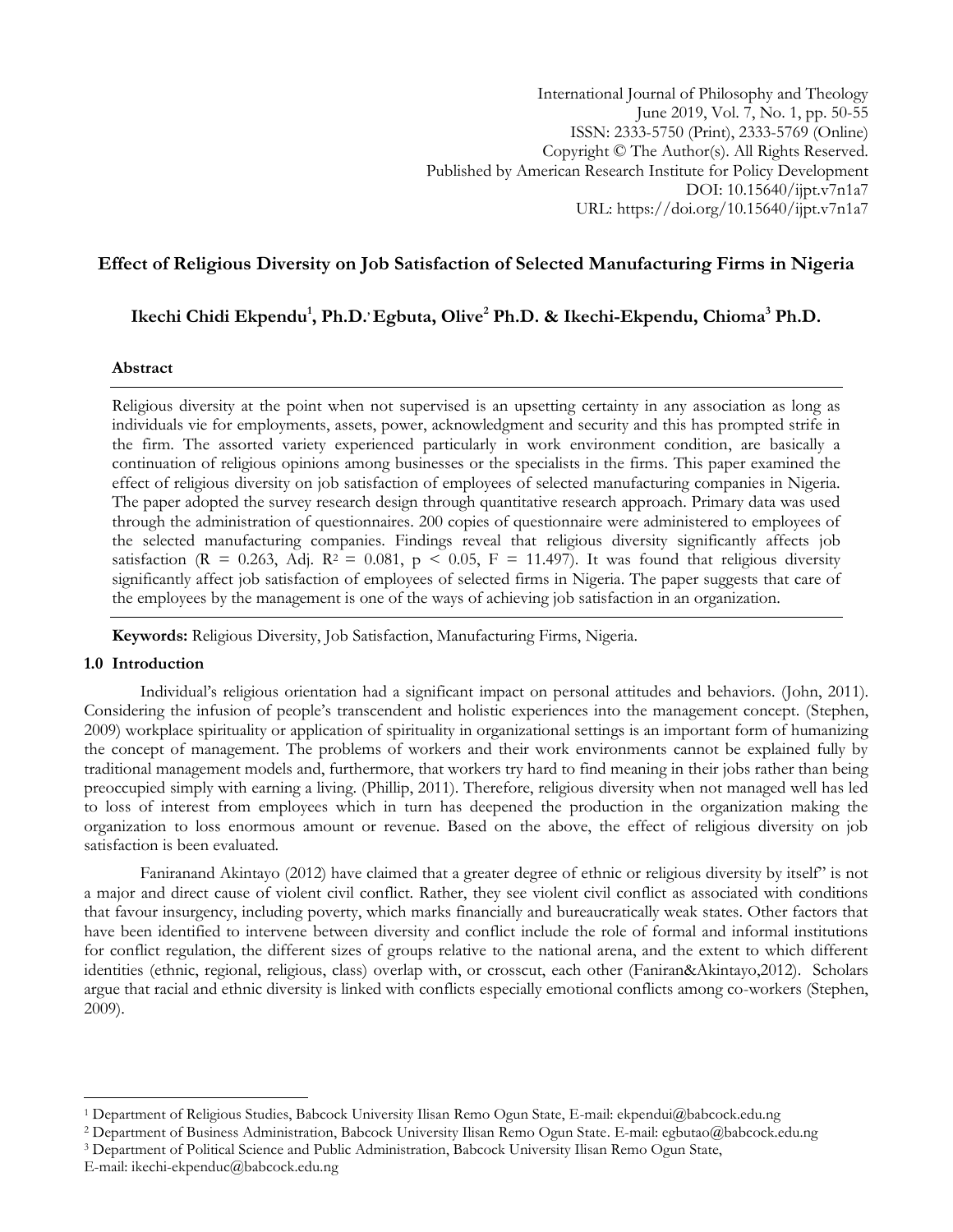### **2.0 Literature Review Job Satisfaction**

Job satisfaction represents one of the most complex areas facing today's managers when it comes to managing their employees. Many studies have demonstrated an unusually large impact on the job satisfaction on the motivation of workers, while the level of motivation has an impact on productivity, and hence also on performance of business organizations. Higgins (2010) defined job satisfaction as any combination of psychological, physiological and environmental circumstances that cause a person truthfully to say I am satisfied with my job (Higgins, 2010). According to his approach although job satisfaction is under the influence of many external factors, it remains something internal that has to do with the way and how the employee feels, in order words job satisfaction presents a set of factors that cause a feeling of satisfaction. (Yaghoob, 2011) in his definition on job satisfaction focuses on the role of the employee in the workplace. Thus he defines job satisfaction as affective orientations on the part of individuals toward work roles which they are presently occupying.

One of the most often cited definitions on job satisfaction is the one given by Spector and Higgins (2010) according to whom job satisfaction has to do with the way how people feel about their job and its various aspects. In order words job satisfaction is a worker's sense of achievement and success on the job. It is generally perceived to be directly linked to productivity as well as to personal well-being. Job satisfaction implies doing a job one enjoys, doing it well and being rewarded for one's efforts. Job satisfaction further implies enthusiasm and happiness with one's work. Job satisfaction is the key ingredient that leads to recognition, income, promotion, and the achievement of other goals that lead to a feeling of fulfillment (Kaliski, 2007). Job satisfaction is also defined as the extent to which a worker is content with the rewards he or she gets out of his or her job, particularly in terms of intrinsic motivation (Statt, 2004).

The term job satisfaction refers to the attitude and feelings people have about their work. Positive and favorable attitudes towards the job indicate job satisfaction. Negative and unfavorable attitudes towards the job indicate job dissatisfaction (Armstrong, 2006). Job satisfaction is the collection of feeling and beliefs that people have about their current job. People's levels of degrees of job satisfaction can range from extreme satisfaction to extreme dissatisfaction. Also In addition to having issues about their jobs as a whole, People also can have attitudes about various aspects of their jobs such as the kind of work they do, their coworkers, supervisors or subordinates and their pay (Grandin and Merlin, 2009).Job satisfaction is a complex and multifaceted concept which can mean different things to different people. Job satisfaction is usually linked with motivation, but the nature of this relationship is not clear. Satisfaction is not the same as motivation. Job satisfaction is more of an attitude, an internal state. It could, for example, be associated with a personal feeling of achievement, either quantitative or qualitative (Mullins, 2005).

We consider that job satisfaction represents a feeling that appears as a result of the perception that the job enables the material and psychological needs (Aziri, 2008). Job satisfaction can be considered as one of the main factors when it comes to efficiency and effectiveness of business organizations. As a matter of fact the new managerial paradigm which insists that employees should be treated and considered primarily as human beings that have their own wants, needs, personal desires is a very good indicator for the importance of job satisfaction in contemporary companies. When analyzing job satisfaction the logic here is, that a satisfied employee is a happy employee and a happy employee is a successful employee.

Luthans (2008) analyzed a comprehensive meta-analysis of the research literature and found only a 17% best estimate correlation between job satisfaction and productivity, he states that a satisfied worker will not necessarily be the highest producers. There are many possible moderating variables, the most important of which seems to be rewards. If people receive rewards they feel are equitable, they will be satisfies and this is likely to result in greater performance effort. He also states that from his research ,evidence indicates that satisfaction may not necessarily lead to individual performance improvement but does lead to departmental and organizational level improvements and that there is still a considerable debate whether satisfaction leads to performance or performance leads to satisfaction.Zikmundand Griffin (2010) conducted a research where they surveyed 100 professionals in the information services for five months and it showed a strong relations between job satisfaction and employee loyalty. Their research proved that the higher the degree of job satisfaction the higher is the level of employee loyalty. Employee absenteeism causes serious additional costs for companies, therefore managers are in permanent pressure of looking for ways on how to decrease and reduce it to its minimum.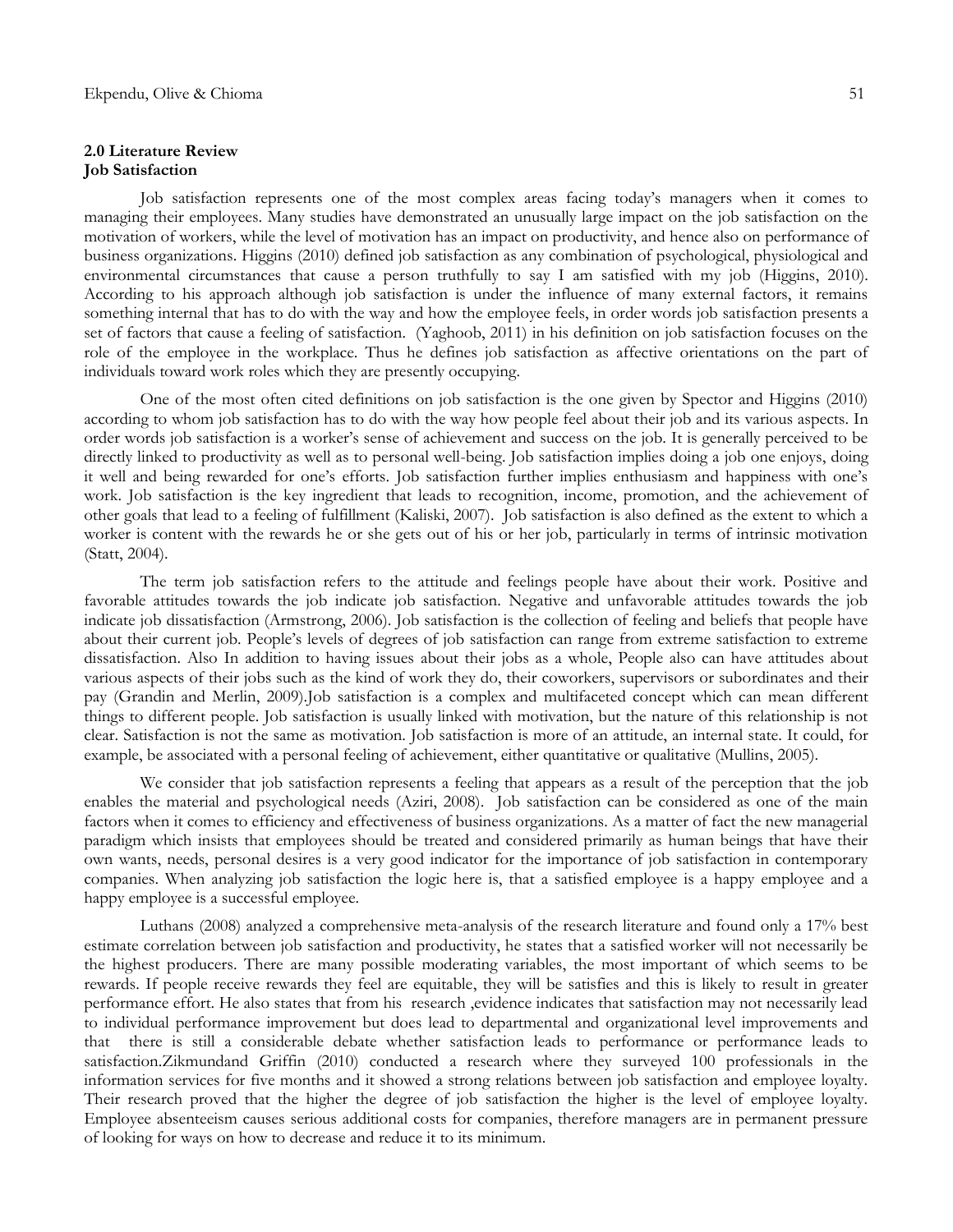In addition he also states that even though the effects are modest the fact that job satisfaction contributes to decreasing the level of employee absenteeism remains So satisfaction is worth paying attention to especially since it is potentially under your control unlike some of the other causes of absenteeism.

Michael (2012) argued that individuals' values will always determine what satisfies them on the job. Only the unfulfilled job values that were important to the individual would be dissatisfying According to him, Locke's valuepercept model value percept theory predicts that discrepancies between what is desired and what is received are dissatisfying only if the job facet is important to the individual. Because individuals consider multiple facets when evaluating their job satisfaction, the cognitive calculus is repeated for each job facet. Overall satisfaction is estimated by aggregating across all contents of a job, weighted by their importance to the individual.

# **Religious Diversity on Job Satisfaction**

Studies exist in the public health industry investigating job satisfaction across different occupational classes. The vast majority of studies conducted in the public health industry in South Africa over the past years have mainly focused on job satisfaction amongst health care doctors and nurses (Duvie, 2007; Higgins, 2010; Mowday, Steersand Porter, 2011; Michael, 2012; Phillip, 2011).Salami (2009) argues that a person's job is more than just the obvious activities of shuffling papers, waiting on customers or driving a truck. Rather, jobs include interaction with co-workers and bosses, following organizational rules and policies, meeting performance standards, living with working conditions that are often less than ideal and the like. In addition, Fajar (2015) emphases that an employee's assessment of how he/she is satisfied or dissatisfied with their job is a global summation of a number of discrete job elements. Hertzberg was the first researcher to show that satisfaction and dissatisfaction at work nearly always arises from different kinds of factors. Hertzberg showed that certain factors truly motivate (motivators) whereas others tend to lead to dissatisfaction (hygiene factors). Accordingly Hertzberg developed the motivation-hygiene theory.

Fajar (2015) pointed to six main factors causing dissatisfaction. These are company policy, supervision, relationship with the boss, working conditions, salary and relationship with peers satisfaction, by contrast is caused by recognition, the work itself, responsibility, advancement and growth. Rueand Byars (2003) replicated Hertzberg's theory for the South African context. The results of their study showed that similar motivators and hygiene factors were causing satisfaction and dissatisfaction respectively for both the white and black schooled population. For the unschooled black, satisfaction and dissatisfaction were caused mainly by the hygiene factors because they had no exposure to motivators.

Chazelle (2000) show that diversity in the work situation encompasses every individual difference that affects a task relationship; this can mean that people may want different supervision, working conditions or even have different attitudes towards their bosses because of their diverse characteristics. Between tenure and job satisfaction. Nevertheless, there are many diverse characteristics of employees that may bring some changes in these results. The above results demonstrate that employees may feel differently about their jobs because of diverse characteristic they have. ChangandMiao (2007) explain that Hertzberg's theory distinguishes between intrinsic and extrinsic factors. Intrinsic factors include advancements and achievements and are related to job satisfaction. In their study ChangAndiamo (2007) include intrinsic political affiliation among the factors as subtle but powerful force in the diversity stakes. Black employees in South Africa are advancing to higher positions and as a result they can be called achievers.

#### **Conflict Theory**

Conflict theory was the theory introduced by Karl Marx in the book "Communist Manifesto", 1848. Conflict theory argues that society is not best understood as a complex system striving for equilibrium but rather as a competition. Society is made up of individuals competing for limited resources. According to Karl Marx (1818–1883), in any societies there are two major social groups: a ruling class and a subject class. The ruling class derives its power from its ownership and control of the forces of production. The ruling class exploits and oppresses the subject class (lower class). As a result there is a basic conflict of interest between these two classes. All in all, conflict theory rose when exploitation of capitalist and existing government being increase to lower class or workers, and the exploitative in order to reduce and removal those kinds of injustice, they require forming movements and overthrowing existing government. Karl Marx believed that, economic and political analysis of capitalism is the main causes of conflict theory. This is due to forced labour, long working hours, low wages and poor working condition which under capitalism system.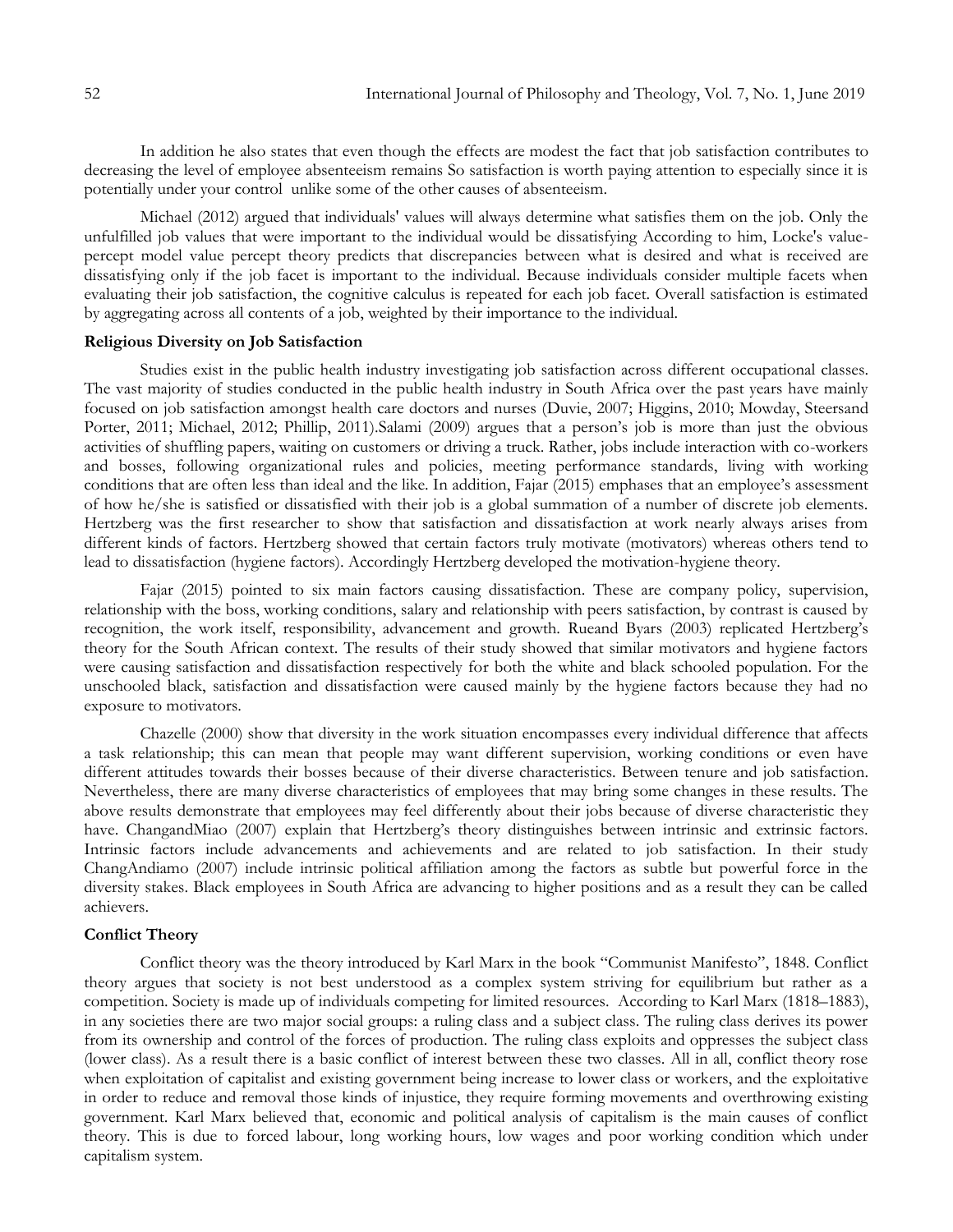According to Marx (1825), conflict may be said to be as old as the human race itself in which individuals, social or political groups, communities or even nations disagree on matters of principles or simply as part of the process of social transformation(Marx, 1825). It could also arise in the quest of either individuals or groups seeking to exercise hegemonic control over the rest or resources in the society and this will in most instances be resisted and where there is resistance, conflicts result. Marx was drawn towards politics by Romantic literature and his earliest writings embody a conception of reality as subject to turbulent change and of human beings as realizing themselves in the struggle for freedom. His identification with these elements in Hegel's thought (and his contempt for what he regarded as Hegel's apologetic attitude towards the Prussian state) brought Marx to associate himself with the Young Hegelians.

# **3.0 Methodology**

The design adopted for this study is the quantitative research design using the survey design. This design was considered in order to investigate the relationships that exist among variables of the research. Data were collected through the primary source of data collection (Questionnaire). The research instrument was validated and reliability was carried out using the Cronbach alpha analysis. Two hundred and fifty respondents were surveyed using a structured questionnaire in three manufacturing firms in Lagos State. These manufacturing firms were chosen because they are key players in the sector and Lagos State is the commercial nerve center of the country. Data was analyzed by inferential statistics using the statistical package for service solutions (SPSS).

# **Research Population**

| S/N | Company                   | Population<br>size<br>per<br>company | Total |
|-----|---------------------------|--------------------------------------|-------|
|     | Unilever Nigeria Plc      | 90                                   |       |
| 2   | Honeywell Flour Mills Plc | 70                                   | 250   |
| 3   | PZ Cussons Nigeria Plc    | 90                                   |       |

## **4.0 Data Presentation, Analysis and Findings**

Two hundred questionnaires were distributed to employees. Two hundred and forty three questionnaires were retrieved indicating a ninety-eight point two (98.5%) response rate.

The study revealed that majority of the respondents are male (67.7%), are between the ages of 25-30years (47.6%), are single (51.0%), are B.Sc./HND holders (59.2%), were are middle level management staffs (51.8%) and 50.0% had 6-10 years length of service.

**Restatement of Hypothesis:** there is no significant relationship between religious diversity and job satisfaction of selected manufacturing firms in, Nigeria.

### **Table 1.1: Model Summary**

| Adjusted R                  |                   |
|-----------------------------|-------------------|
|                             | Std. Error of the |
| Model<br>R Square<br>Square | Estimate          |
|                             |                   |

a. Predictors: (Constant), RELIGIOUS DIVERSITY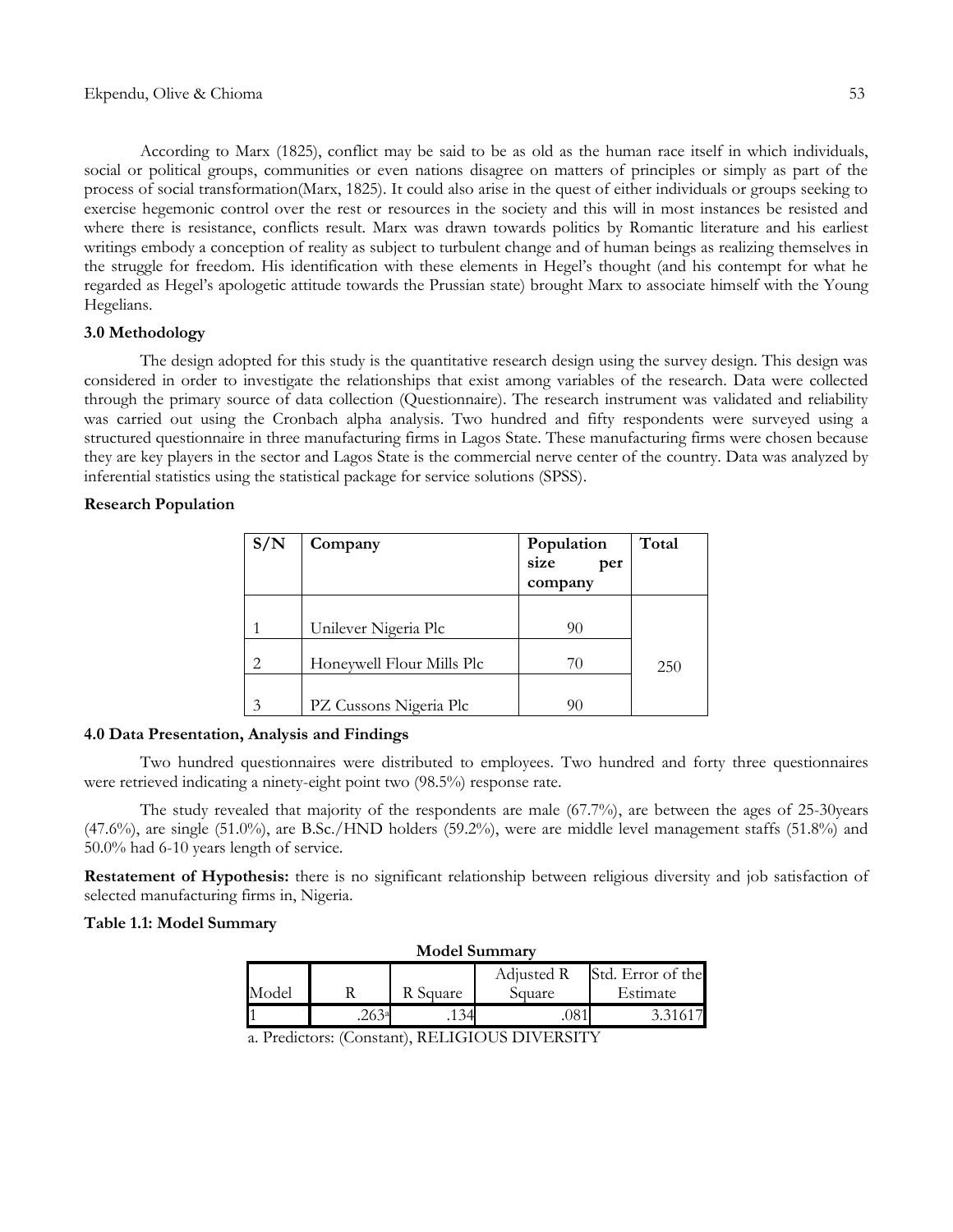|                                      |        | Coefficientsª               |                              |       |               |      |
|--------------------------------------|--------|-----------------------------|------------------------------|-------|---------------|------|
|                                      |        | Unstandardized Coefficients | Standardized<br>Coefficients |       |               |      |
|                                      |        |                             |                              |       |               |      |
| Model                                |        | Std. Error                  | <b>Beta</b>                  |       | F             | Sig. |
| (Constant)                           | 22.976 | 1.595                       |                              |       | 14.409 11.497 | .000 |
| <b>RELIGIOUS</b><br><b>DIVERSITY</b> | .177   | .063                        | .263                         | 9.223 |               | .000 |

**Coefficients<sup>a</sup>**

a. Dependent Variable: JOB SATISFACTION

Model for (H<sub>01</sub>) is stated as  $y_1 = f(x_1)$  and  $y_1 = \alpha_0 + \beta_1 x_1 + \mu = 22.976 + 0.177 x_1$ 

### **Interpretation**

Table 1.1 and 1.2 shows that religious diversity has a positive and significant effect on job satisfaction of selected firms in Nigeria. Therefore, the null hypothesis which state that there is no significant effect between religious diversity and job satisfaction is rejected  $P<0.05$ . The model  $R<sup>2</sup>$  (coefficient of determination is 0.081) which reveals that 8.1% of variance occurs in religious diversity is explained by job satisfaction while the increasing degree in ethnicity will increase behavioral outcome by (0.177).

### **Discussion**

In this analysis it was discovered that religious diversity had a significant effect on job satisfaction. This finding is confirmed by the study of Cavaleros et al. (2002) who showed that diversity in the work situation encompasses every individual difference that affects a task relationship; this can mean that people may want different supervision, working conditions or even have different attitudes towards their bosses because of their diverse characteristics. Between tenure and job satisfaction. Nevertheless, there are many diverse characteristics of employees that may bring some changes in these results. The above results demonstrate that employees may feel differently about their jobs because of diverse characteristic they have. Chang andMiao (2007) explain that Hertzberg's theory distinguishes between intrinsic and extrinsic factors. Intrinsic factors include advancements and achievements and are related to job satisfaction. In their study Chang andMiao (2007) include intrinsic political affiliation among the factors as subtle but powerful force in the diversity stakes. Black employees in South Africa are advancing to higher positions and as a result they can be called achievers.

Obasan (2011) argued that individuals' values will always determine what satisfies them on the job. Only the unfulfilled job values that were important to the individual would be dissatisfying According to him, Locke's valuepercept model value percept theory predicts that discrepancies between what is desired and what is received are dissatisfying only if the job facet is important to the individual. Because individuals consider multiple facets when evaluating their job satisfaction, the cognitive calculus is repeated for each job facet. Overall satisfaction is estimated by aggregating across all contents of a job, weighted by their importance to the individual.

## **Conclusion and Recommendation**

Religious diversity significantly impact job satisfaction of selected firms in Lagos State, Nigeria. The analysis carried out also showed that to a great extent that religious diversity is an important requirement to achieve job satisfaction. The paper recommended that managers also should always think about what really motivate and excite their employees. Care of the employees by the management is one of the ways of achieving job satisfaction in an organization.

### **References**

Armstrong, M. (2006).*A Handbook of Human Resource Management Practice.* Kogan Page Publishing.

- Aziri, B. (2011). Job satisfaction: a literature review management research and practice. *Management Research and Practice, 3*(4), 77-86.
- Chang, H., & Miao, M. (2007). Testing the relationship between three-component organizational/occupational commitment and organizational occupational turnover intention using a non-recursive model. *Journal of Vocational Behavior, 70*, 352-368
- Chazelle, B. (2000). *The Discrepancy Method: Randomness and Complexity*. New York: Cambridge University Press.